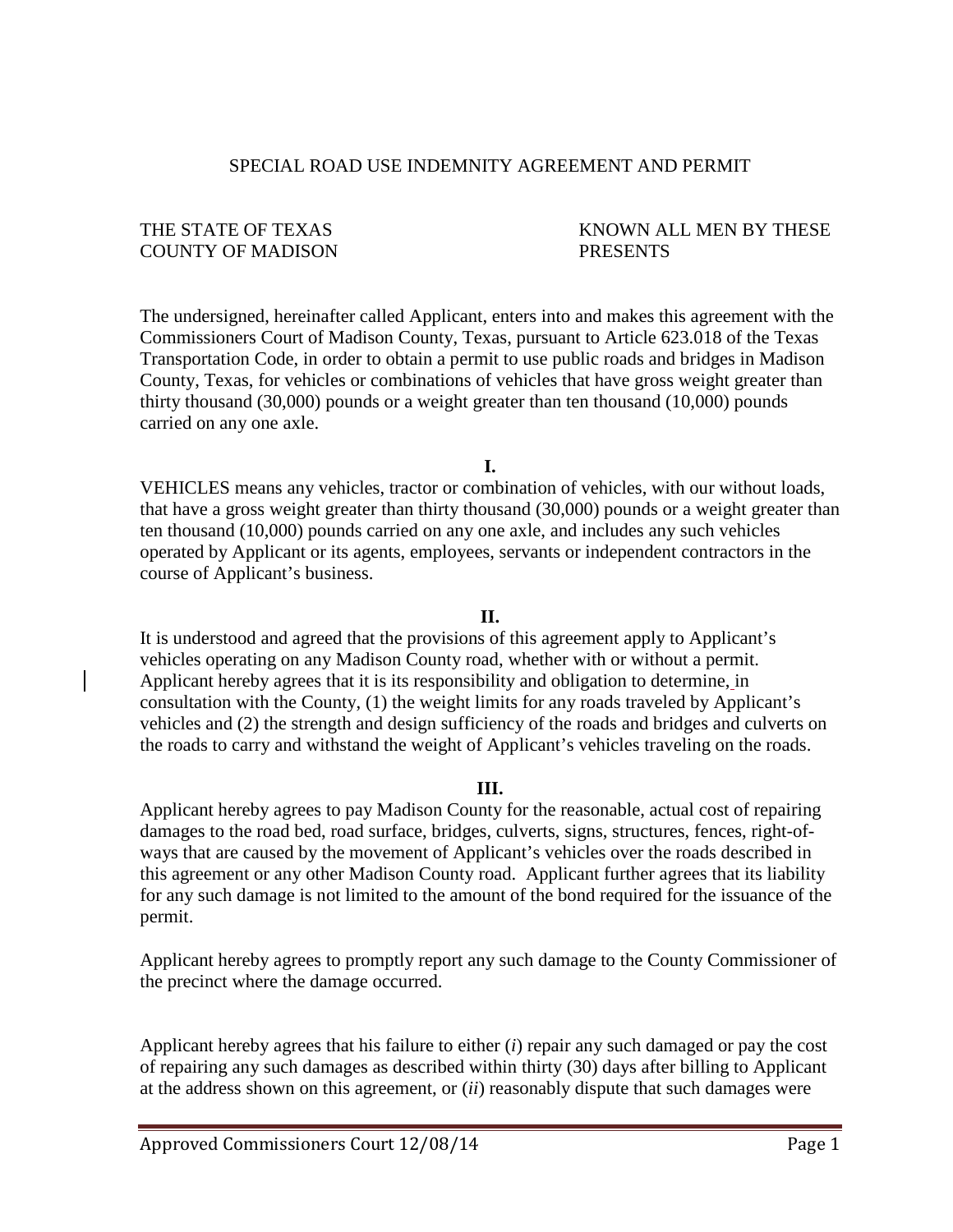caused by Applicant, shall be grounds for the Madison County Commissioners Court to revoke Applicant's permit hereunder without hearing, and to immediately file suit for such damages. Applicant hereby agrees that venue for any such suit lies in Madison County, Texas.

# **IV.**

Any violation of this "Special Road Use Indemnity Agreement and Permit" by undersigned Applicant, it's employees, or anyone validly acting on its behalf, may result in its temporary suspension by the County Commissioner of the precinct in which the road agreement applies. In the event of such temporary suspension, the Commissioners' Court shall, at its next regularly scheduled meeting, and after notice to the undersigned Applicant, determine whether to reinstate, or revoke this road use agreement and permit.

## **V.**

Applicant hereby agrees that once a permit has been suspended or if Applicant operates vehicles on county roads without a permit, damages are not an adequate remedy at law for the enforcement of Madison County's rights, and the Madison County may maintain an action for injunctive relief to prohibit Applicant's vehicles from using any Madison County roads without a permit. Applicant further agrees that Madison County shall be held harmless for any actual, incidental, consequential or other damages Applicant may suffer as a result of any action of Madison County involving any such injunctive relief.

Applicant hereby agrees that no action or inaction by Madison County shall be considered an election of its rights and remedies, and Madison County is free to seek all remedies available at law or inequity to enforce its legal rights or the terms of this agreement.

## **VI.**

To insure performance of this Agreement, the Applicant hereby agrees to do one of the following:

- 1. Post a surety bond in accordance with § 623.012 of the Texas Transportation Code.
- 2. Provide a commercial umbrella liability insurance policy, or self-insurance, in the amount of at least \$1,000,000.00 valid until production ceases.
- 3. If more than one well site is established and serviced from same road the provision of this agreement are in effect until production ceases at all locations.

All surety bonds and umbrella liability insurance policies shall meet the requirements as set out in Exhibit No. 1 attached hereto; and shall be approved by Commissioner Court before any permit is issued under this agreement.

# **EXHIBIT 1**